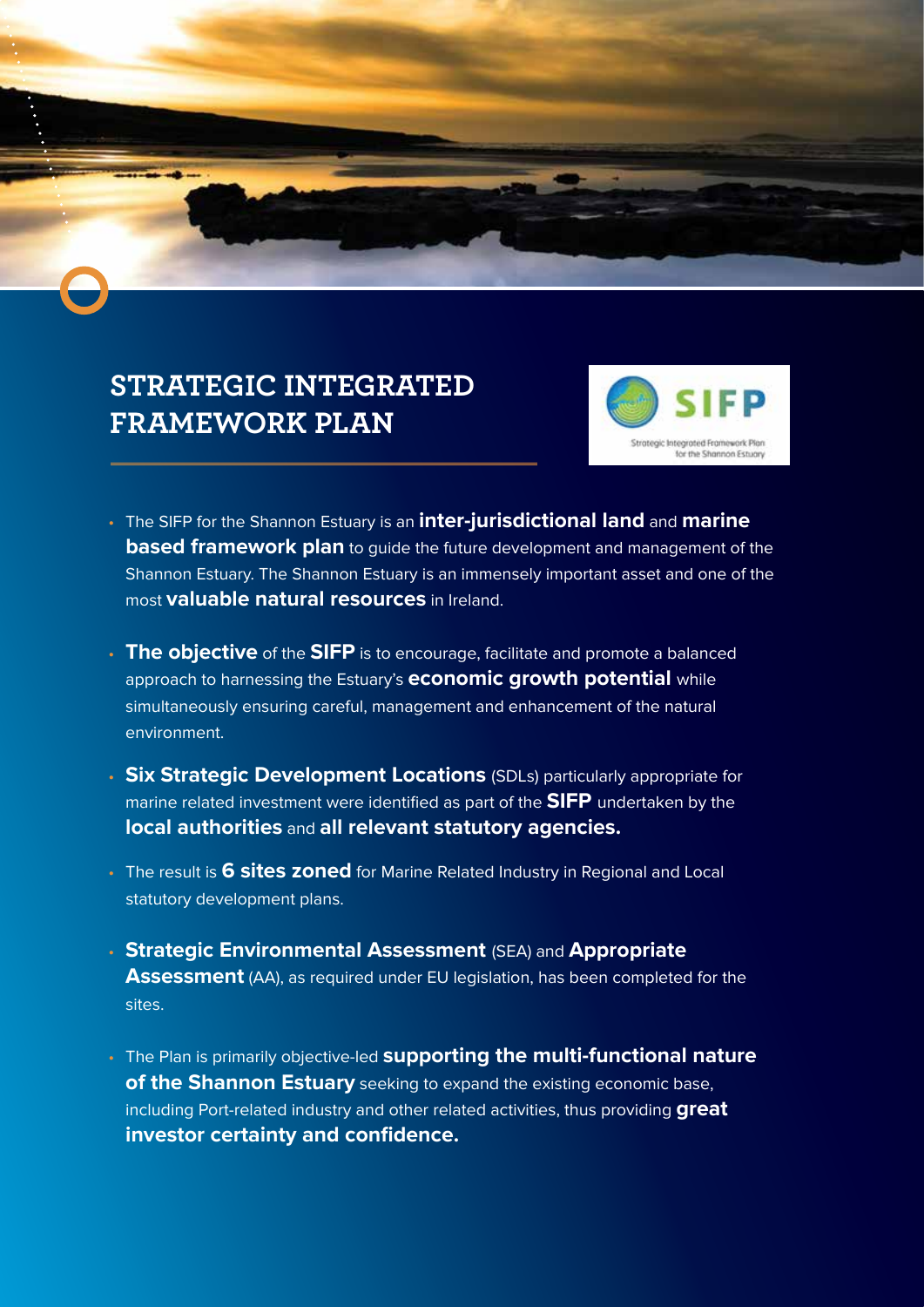

## **SHIPPING**

- The existing facilities on the Estuary are serviced by the **largest vessels entering Irish waters.**
- All commercial marine activities on the Shannon Estuary are managed and controlled by Shannon Foynes Port Company, a designated **EU Ten-T Tier One Port.**
- Marine activities operate to the highest international standards, including **ISO 9001:2008** and **OHSAS 18001** certified by Lloyd's Registry Quality Assurance and the European Ports Association **ECOPORTS** environmental management system.
- The **latest VTS technology** is employed to ensure safety and efficiency in vessel traffic management, including modern anti-pollution resources and equipment.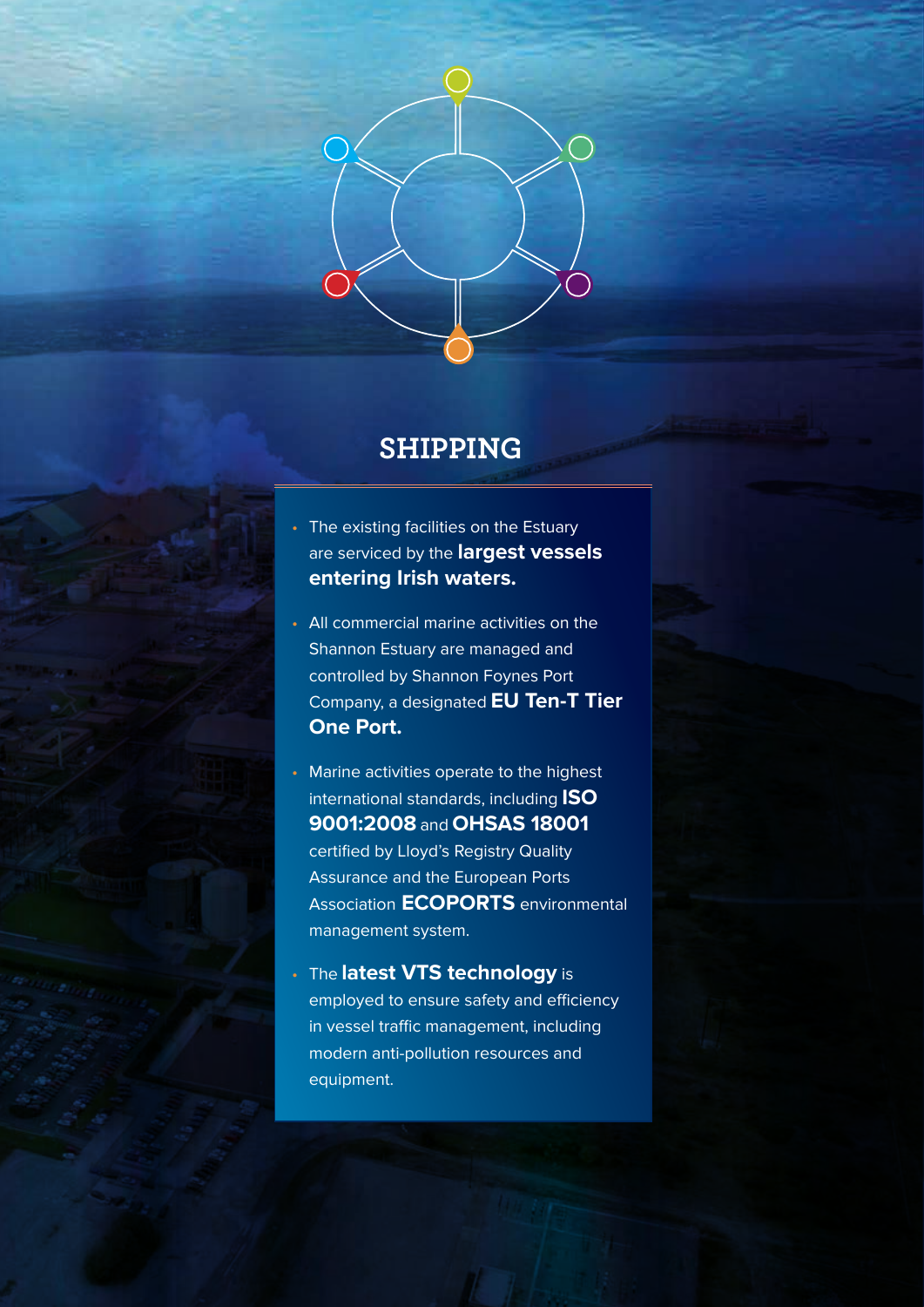## **THE SHANNON ESTUARY REGION**

- The region surrounding the Shannon Estuary has some of the most renowned natural beauty in the world, and is acclaimed for the **quality of lifestyle** it offers. Limerick City, at the heart of the region, is a **vibrant, cosmopolitan gateway.**
- The region is host to many world leading companies, including **existing large-scale marine based facilities.**
- Shannon International Airport offers **global connectivity** with direct flights to UK, European and US hubs. **A modern road and rail network** links the region to other parts of the country.
- An abundance of **world-class third level education facilities** offer a consistent supply of high quality graduates in all disciplines.